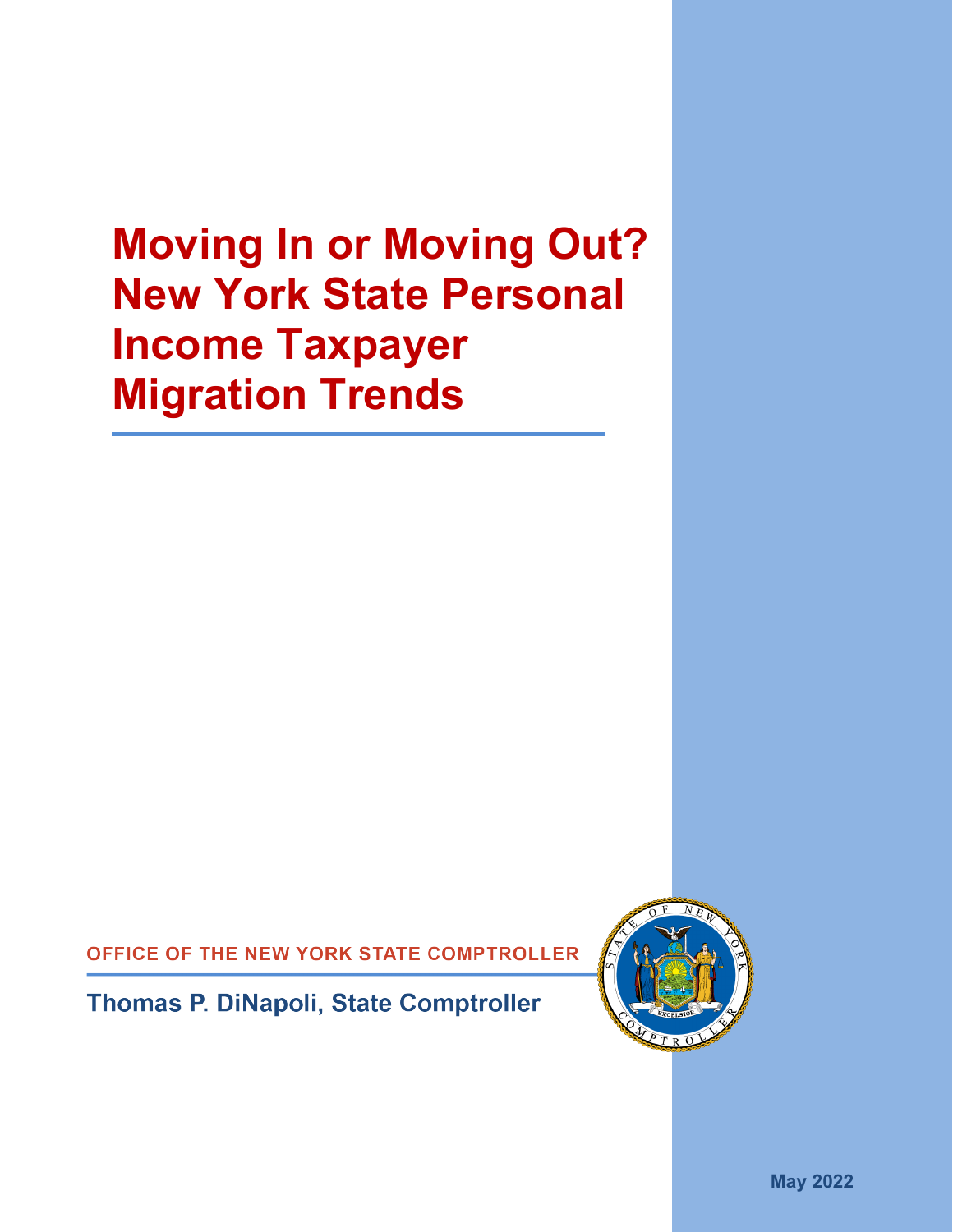## Message from the Comptroller

#### May 2022

The Personal Income Tax (PIT) is the single largest source of revenue for the State of New York, accounting for two out of every three tax dollars collected by the State. Accordingly, the State's overall financial health and its ability to sustain investments in public services is linked to PIT collections. Over time, evolving economic conditions, demographic trends and changes in tax policy at both the national and State levels contribute to changes in the composition of New York State's tax base.



This report describes recent trends in taxpayer filings between 2015 and 2019, the latest year for which complete tax data are

available. There were 10.9 million filers in 2019, with 9.5 million resident taxpayers. While the number of personal tax filers increased every year, nonresident and part-year resident taxpayers have grown most since 2015. Even though they live outside the state, nonresident filers continue to earn income in New York, and pay taxes based on that income. Part-year resident tax filings reflect the movement of residents into and out of the state. A closer look at part-year filings reveals a consistently greater number of filers move out of the State than move in, and that married filers left the State at twice the rate of all filers. The greatest numbers of departures were among married filers making between \$100,000 and \$500,000 per year.

I encourage policy makers to use this analysis to inform their consideration of State economic, budget and tax matters. The Office of the State Comptroller will continue to monitor trends as this data is updated.

Thomas P. DiNapoli State Comptroller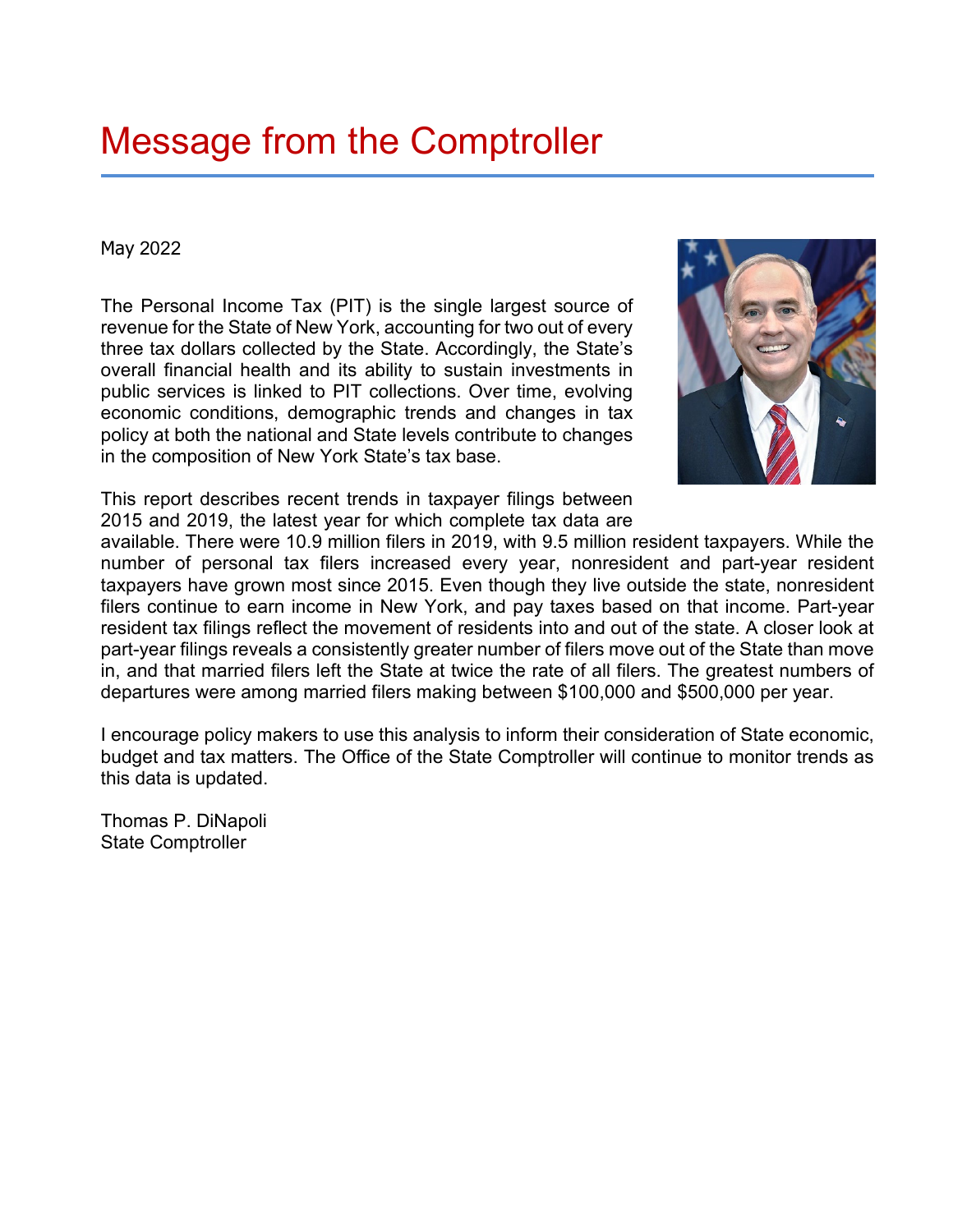| III. |  |  |  |  |  |  |  |  |
|------|--|--|--|--|--|--|--|--|
|      |  |  |  |  |  |  |  |  |
|      |  |  |  |  |  |  |  |  |
|      |  |  |  |  |  |  |  |  |
|      |  |  |  |  |  |  |  |  |
|      |  |  |  |  |  |  |  |  |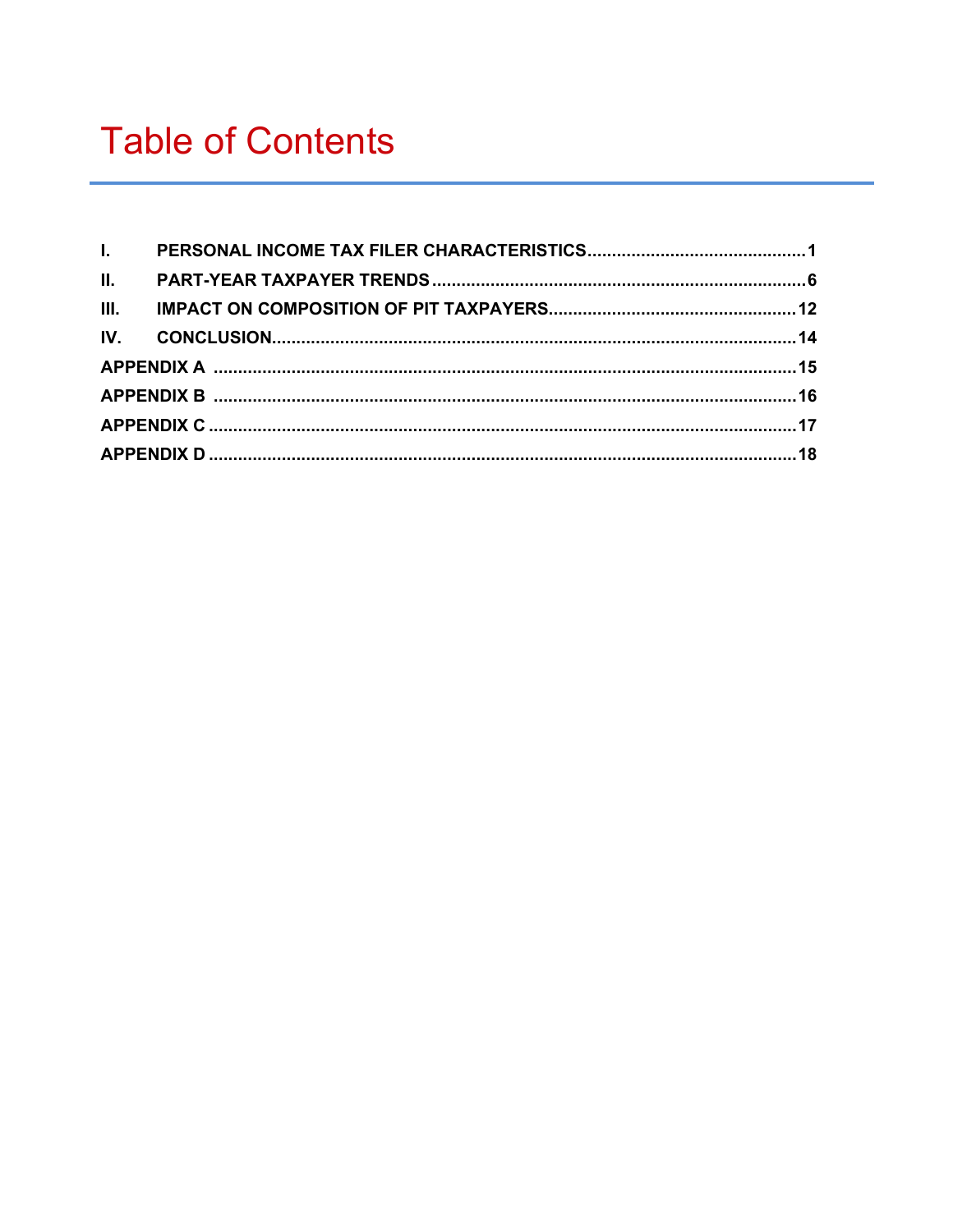### <span id="page-3-0"></span>I. Personal Income Tax Filer Characteristics

The Personal Income Tax (PIT) is New York State's largest revenue source. In State Fiscal Year (SFY) 2020-21, PIT receipts totaled \$55 billion and comprised two out of every three tax dollars collected by the State. Because the PIT supports so many of the essential public services New Yorkers rely on, monitoring changes in the tax base is important for ensuring the sustainability of those services. Using the most recent data available,<sup>[1](#page-3-1)</sup> this report describes taxpayer trends between 2015 and 2019 to provide a basis for considering the impact of recent policy changes over time.<sup>[2](#page-3-2)</sup>

#### **Personal Income Taxpayers by Residency Status**

The composition and number of New York PIT taxpayers changes from year to year due to a variety of factors, including: the number of people in the workforce; changes in filing status due to marriages or divorces; births and deaths; and taxpayers moving into or out of the State.

As illustrated in Figure 1, there were 10.9 million PIT filers in New York in 2019. Of that total, 87 percent were full-time residents whose principal residence was in New York and who paid the tax on all income received during the tax year. Such filers were responsible for 83 percent of PIT collections in 2019. Nonresidents, who only pay New York PIT on income received from work, businesses or other sources located in New York, comprised 10 percent of filers and 15 percent of the PIT collected in 2019.

Part-year residents comprise the smallest share of PIT payers, 3 percent. Part-year residents are taxpayers who have either moved into or out of New York over the course of the tax year. They do not include nonresidents who may have a second home (such as a vacation home) in the State.<sup>3</sup> Part-year taxpayers indicate on their annual returns whether they moved into or out of New York, and income subject to the PIT is based on the percentage of the tax year they are residents of New York. Part-year resident tax status is temporary; for example, the parttime taxpayer moving into New York becomes a resident taxpayer in succeeding years. In

<span id="page-3-1"></span><sup>1</sup> Data for this report are drawn primarily from New York State Department of Taxation and Finance (Tax & Finance), *Personal Income Tax Population Study Files for Tax Years 2015-2019*. These files are based on the full population of New York PIT taxpayers whereas previous study files were based on a sample of taxpayers that would result in an inconsistent analysis if used in combination.

<span id="page-3-2"></span> $2$  Since 2017, there have been three notable changes relating to personal income taxes in New York State. First, itemized deductions for state and local taxes for federal tax purposes were limited to \$10,000 as part of the 2017 federal Tax Cuts and Jobs Act (TCJA). Second, in SFY 2016-17, the State enacted a series of "middle-class" rate reductions for married taxpayers earning up to \$323,200; single filers earning up to \$215,400; and head of household filers earning up to \$269,300. The Enacted Budget for State Fiscal Year (SFY) 2022-23 accelerated the final reduction in these rates to 2023. Third, the Enacted Budget for SFY 2021-22 increased tax rates on high-income taxpayers until 2027.

<span id="page-3-3"></span><sup>&</sup>lt;sup>3</sup> Part-year residents do not include taxpayers who live in another state but have a residence in New York and are subject to the 184-day stay rule within the definition of a resident taxpayer. See Tax & Finance, "Income Tax Definitions," at [https://www.tax.ny.gov/pit/file/pit\\_definitions.htm.](https://www.tax.ny.gov/pit/file/pit_definitions.htm)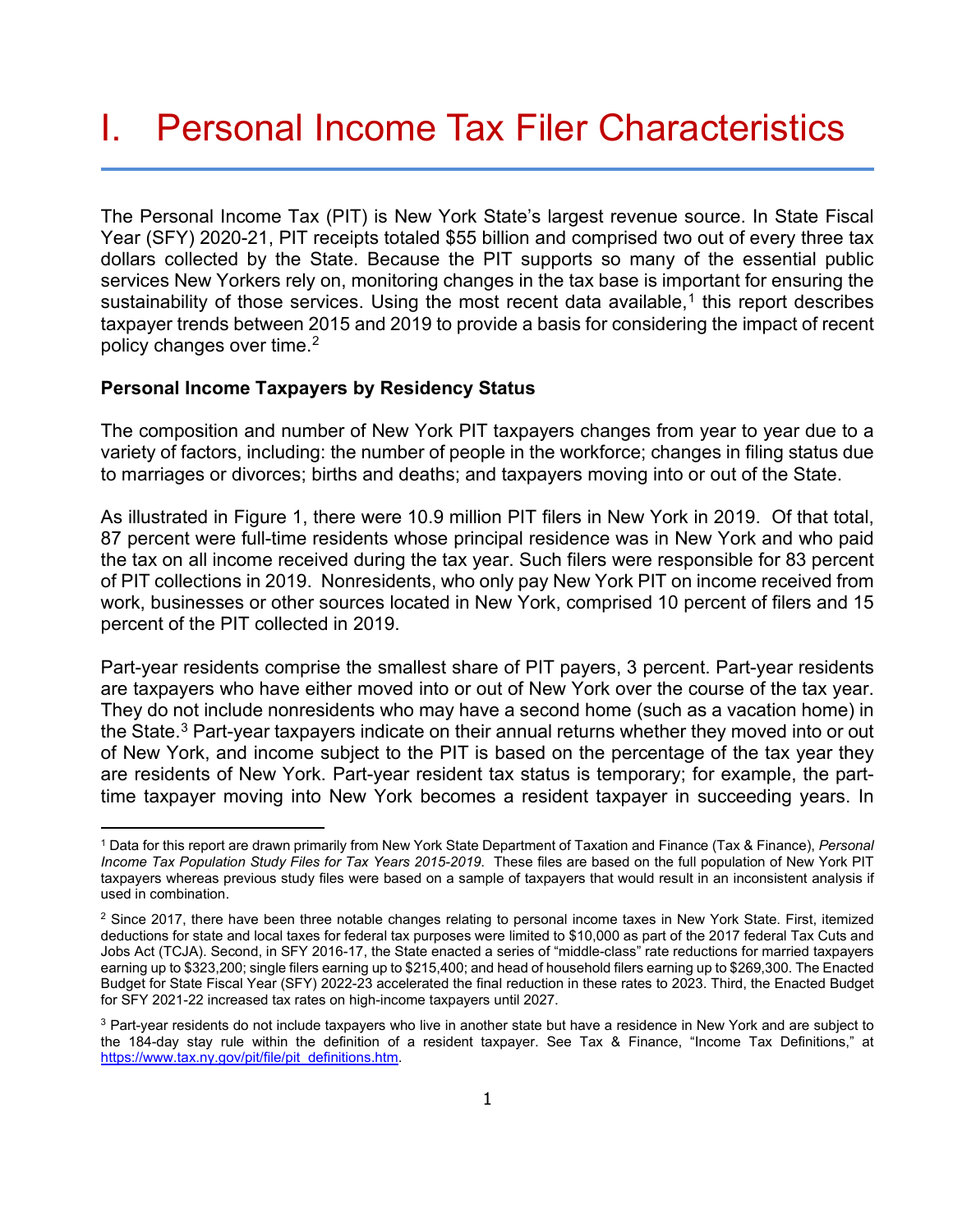contrast, a part-year taxpayer moving out becomes a nonresident filer if New York income is retained, or ceases being a New York taxpayer altogether.



#### **Figure 1 Distribution of Taxpayers and Tax Liability, by Resident Status, 2019**

Source: NYS Department of Taxation and Finance

As shown in Figure 2, part-year filers tend to be wealthier than resident filers: 23.3 percent have incomes of \$100,000 or more, compared to 18.7 percent of full-time residents. More than one-third of full-time resident filers have incomes below \$25,000.

#### **Figure 2 Comparison of Taxpayers by Income Level, 2019**



Source: NYS Department of Taxation and Finance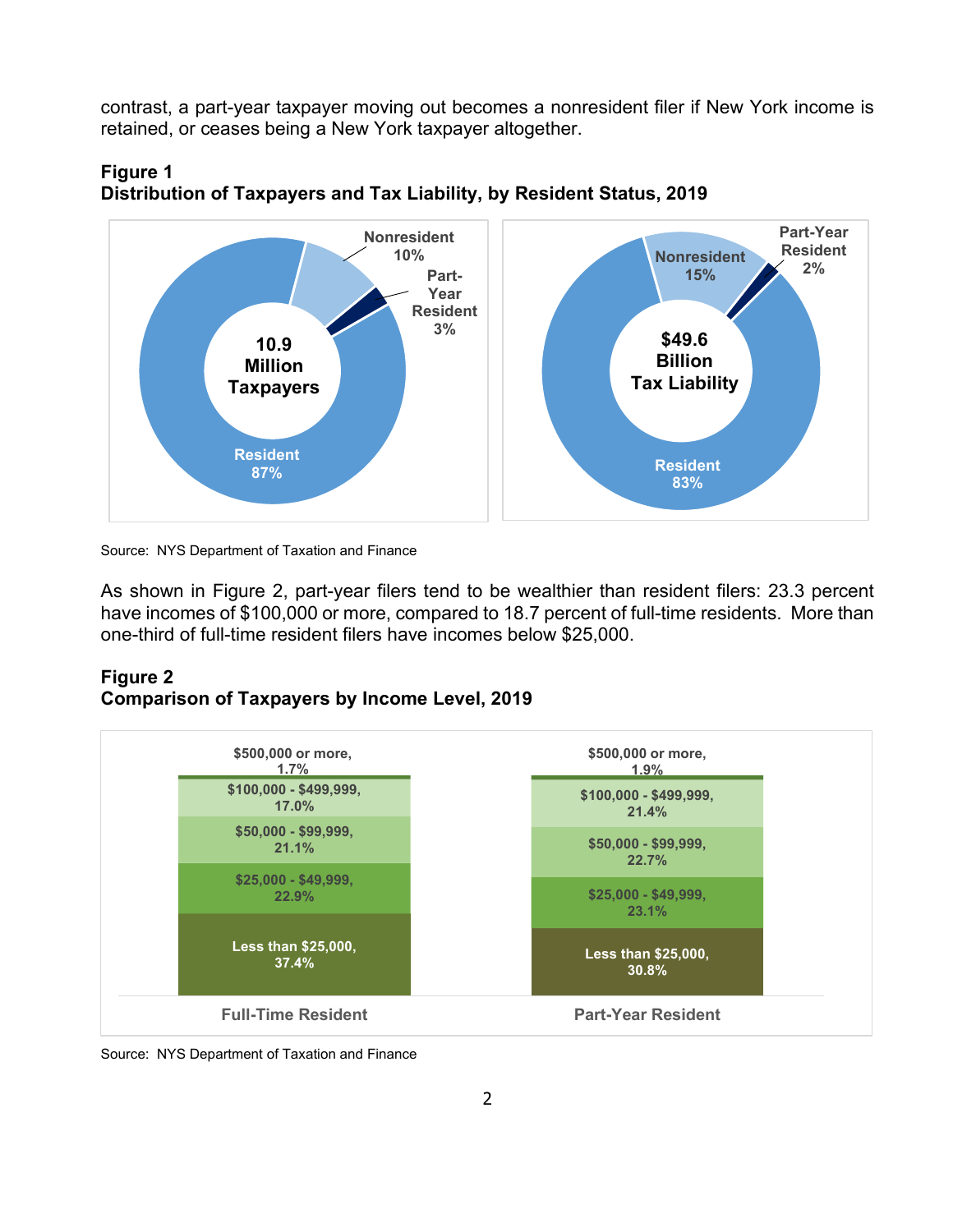From 2015 to 2019, the total number of filers increased from over 10.4 million in 2015 to nearly 10.9 million in 2019, an average annual growth of 1 percent. During this time, the number of nonresident and part-year taxpayers grew more quickly than full-time residents – by 13.6 percent and 4.3 percent, respectively, compared to 3.1 percent for residents (see Figure 3). As a result, the share of nonresident taxpayers increased from 9.1 percent of all filers to 10 percent from 2015 to 2019, and resident taxpayers declined to 87 percent from 88 percent.



#### **Figure 3 Cumulative Percentage Change in Number of Taxpayers by Resident Status, 2015-2019**

Source: NYS Department of Taxation and Finance

#### **Personal Income Taxpayers by Filing Status**

Personal income taxpayers can also be categorized by filing status: single, married, or head of household.[4](#page-5-0) A head of household is defined as an unmarried person with one or more dependents, typically a single parent. In 2019, single taxpayers accounted for 51 percent of total New York PIT filers, married households were 35 percent, and heads of household were 14 percent. (See Figure 4).

<span id="page-5-0"></span><sup>4</sup> The married filing status includes married couples, whether filing jointly or separately, as well as widows and widowers.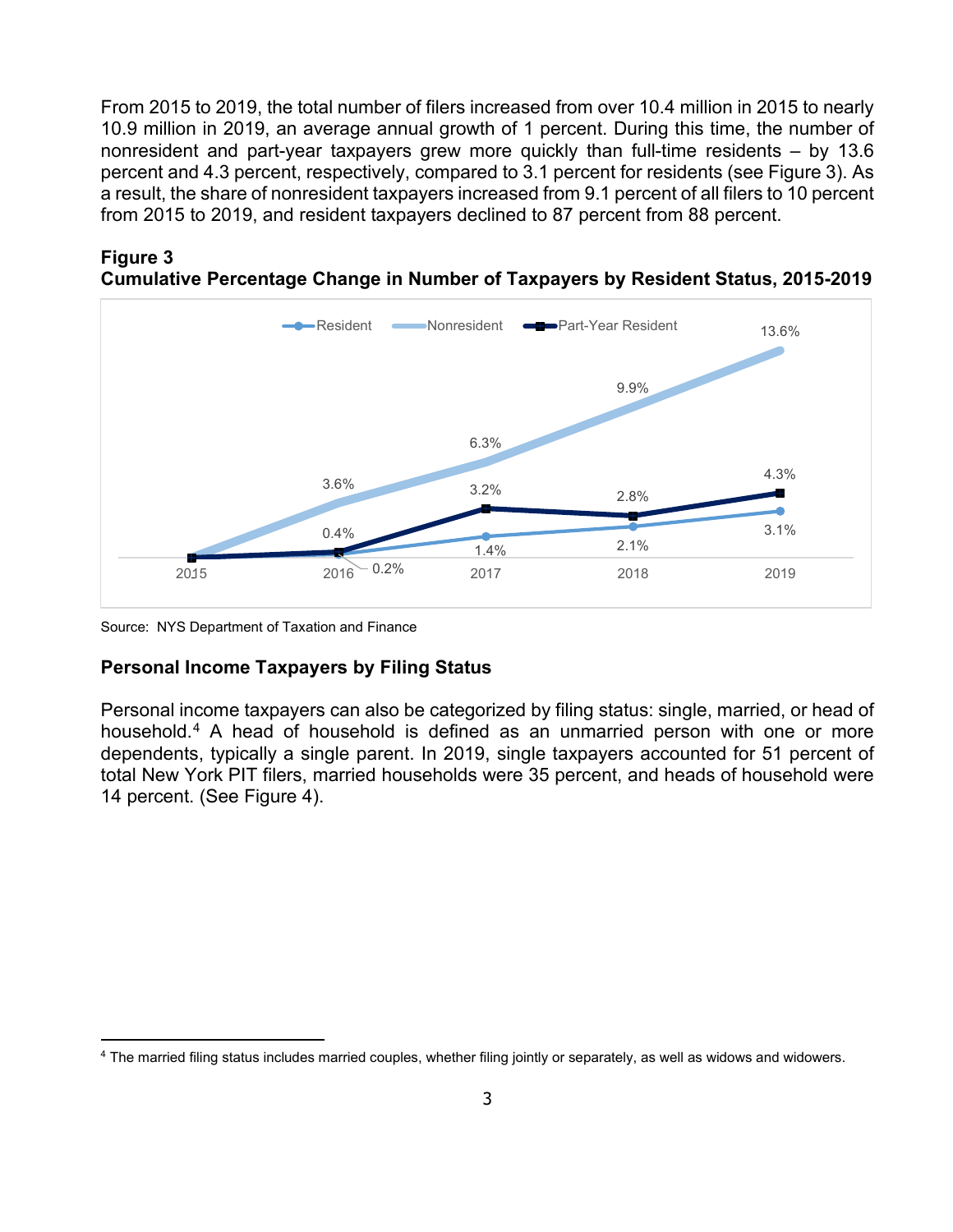#### **Figure 4 Distribution of Taxpayers, by Filing Status, 2019**



Source: NYS Department of Taxation and Finance

Since 2015, single taxpayers have grown from 49.6 percent of filers to 51.4 percent in 2019. As shown in Figure 5, while single filers grew 7.8 percent over this time period, married filers grew 2.2 percent and heads of household declined by 4 percent.

#### **Figure 5 Cumulative Percentage Change in Number of Taxpayers by Filing Status, 2015-2019**



Source: NYS Department of Taxation and Finance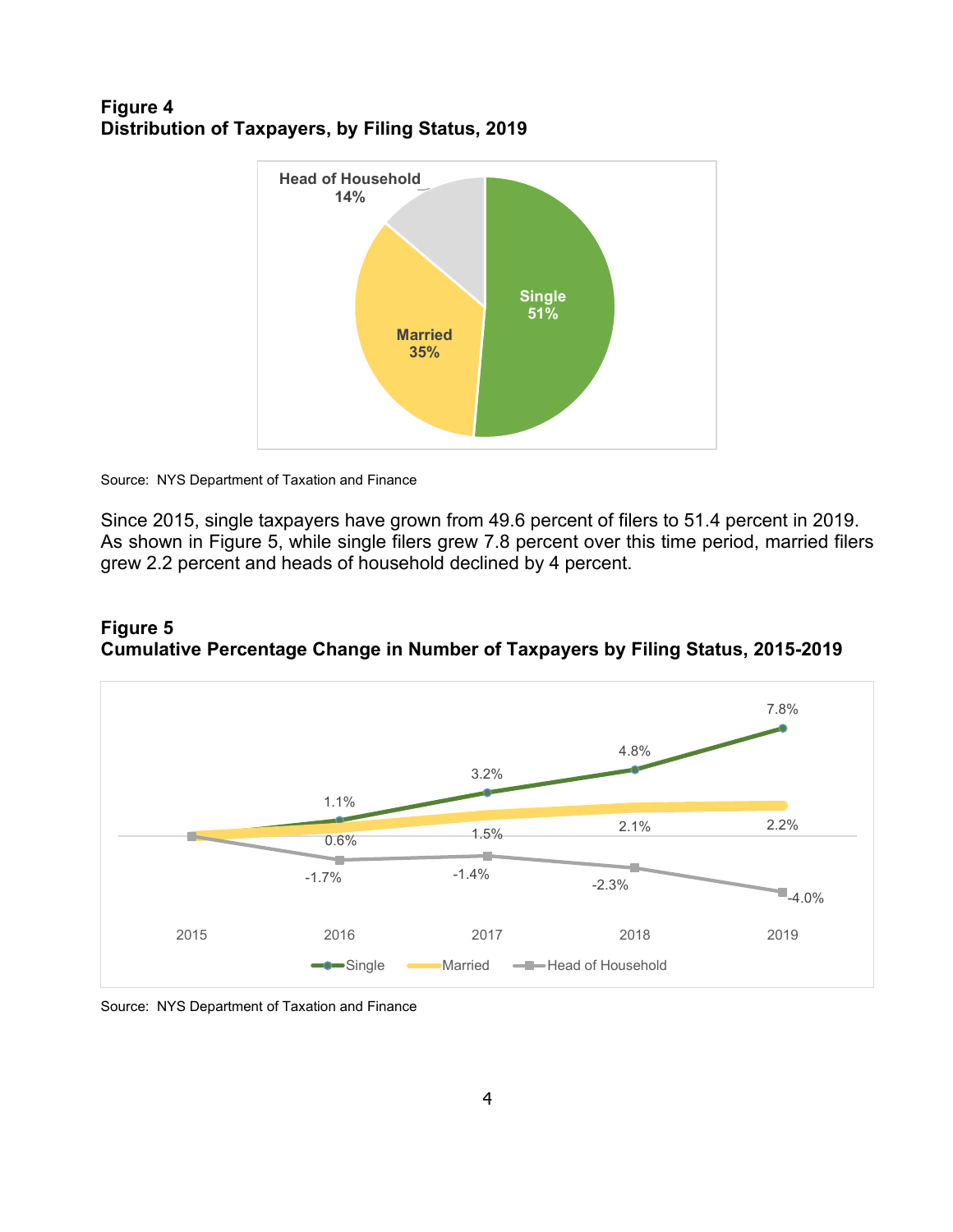Single resident filers are the largest category of New York State taxpayers (almost 5.0 million, or 46 percent), as shown in Figure 6. Single filers are the majority of resident and part-year filers. In contrast, more than three in five nonresident taxpayers are families (married and head of household filers).

#### **Figure 6**

|  | Number of Filers by Residency and Filing Status, 2019 |  |
|--|-------------------------------------------------------|--|
|  |                                                       |  |

|             | <b>Single</b> | <b>Married</b> | <b>Head of</b><br><b>Household</b> | Total      |
|-------------|---------------|----------------|------------------------------------|------------|
| Resident    | 4,971,189     | 3,115,896      | 1,406,836                          | 9,493,921  |
| Nonresident | 415.461       | 592,296        | 73,722                             | 1,081,479  |
| Part-Year   | 194,832       | 72.413         | 18,693                             | 285,938    |
| Total       | 5,581,482     | 3,780,605      | 1,499,251                          | 10,861,338 |

Source: NYS Department of Taxation and Finance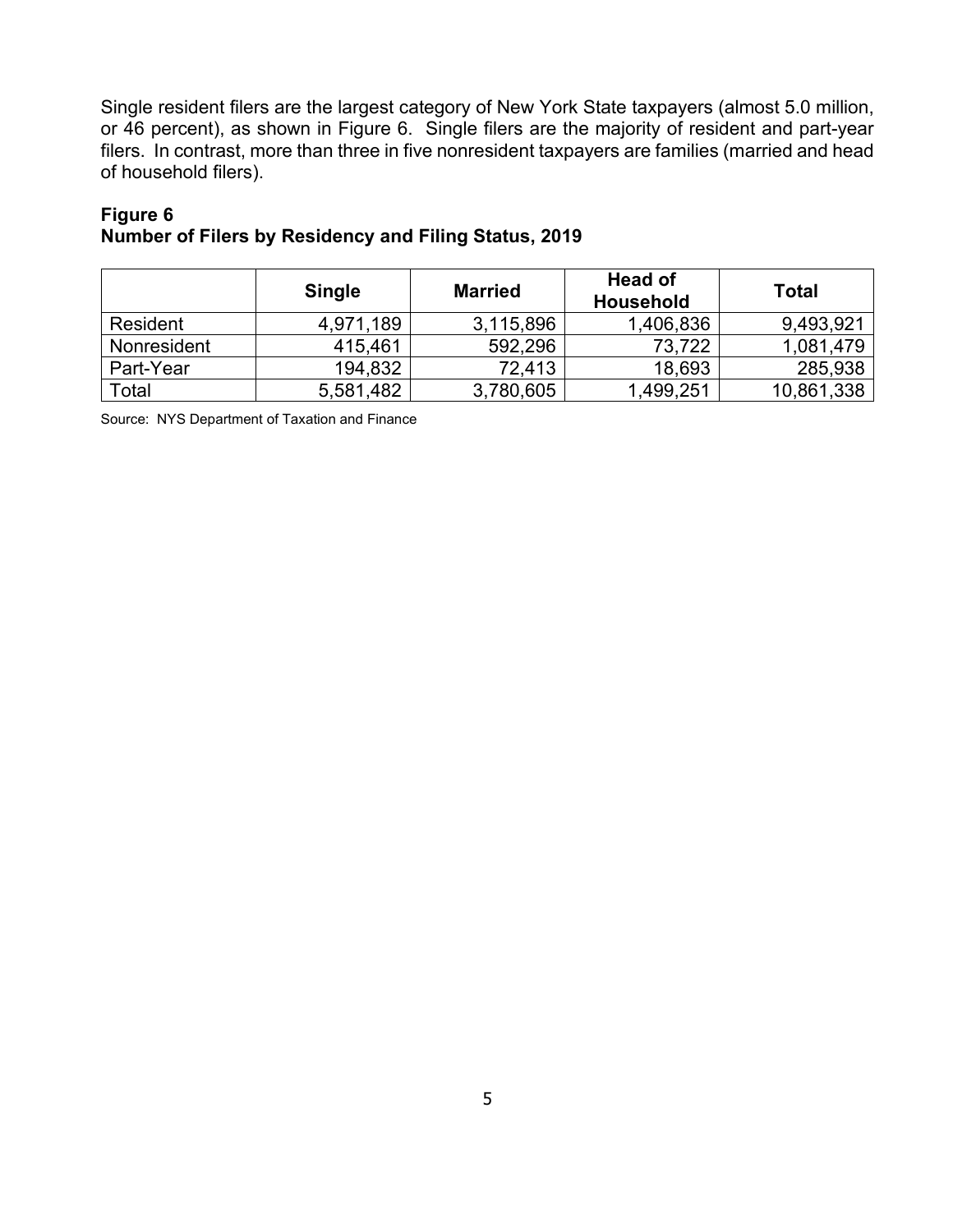### <span id="page-8-0"></span>II. Part-Year Taxpayer Trends

People move for any number of reasons, including job opportunities, education, retirement, or to be close to family. While part-year filers represent a small share of total New York State PIT filers, examining the characteristics of these part-year filers can provide insight into the mobility of taxpayers, and by extension, the economic competitiveness of New York.

Of the approximately 286,000 part-year resident filers in 2019, over half (55 percent) moved out of New York, a consistent trend since 2015. As shown in Figure 7, the annual net outmigration of part-year taxpayers between 2015 and 2019 averaged approximately 28,700 filers, or 0.3 percent of resident taxpayers annually.<sup>5</sup>



### **Part-Year Resident Taxpayers Moving Into and Moving Out of New York, 2015-2019**

Source: NYS Department of Taxation and Finance

**Figure 7**

Single filers were over two-thirds of part-year taxpayers in 2019. Married filers comprised 25 percent of part-year filers, while head of household filers were a much smaller 6.5 percent. As shown in Figure 8, married and head of household filers accounted for 37 percent of part-year residents moving out of State and only 25.5 percent of those moving in.

<span id="page-8-1"></span> $5$  For purposes of this report, the number of taxpayers equates to the number of tax returns filed. For example, a married couple filing one joint return is considered one taxpayer.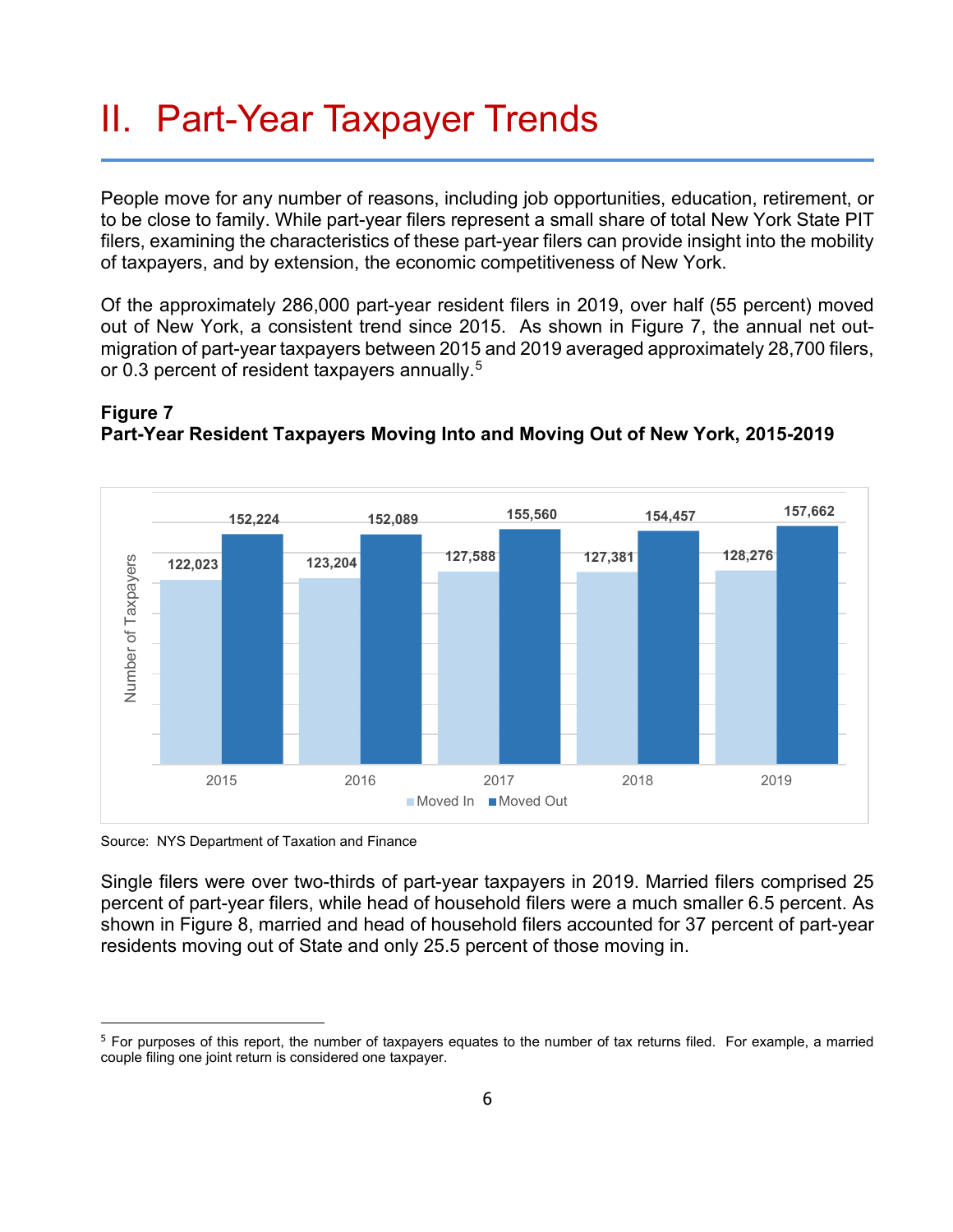#### **Figure 8 Share of Resident and Part-Year Filers, by Filing Status, 2019**



Source: NYS Department of Taxation and Finance

As noted, greater numbers of part-year filers moved out of New York than moved in; Figure 9 shows that the net out-migration is largely driven by head of household and married filers. In 2019, 35 percent of married part-year filers moved into the State while 65 percent left; on average between 2015 and 2019, approximately twice as many married taxpayers moved out as moved in.

The gap was slightly smaller for head of household filers: 39 percent of part-year filers moved in while 61 percent moved out. The number of these taxpayers coming into and leaving New York was relatively unchanged from 2015 to 2019, with annual averages of 7,472 and 11,460, respectively. This trend is one reason there has been a decline in total head of household filers, as shown previously in Figure 4.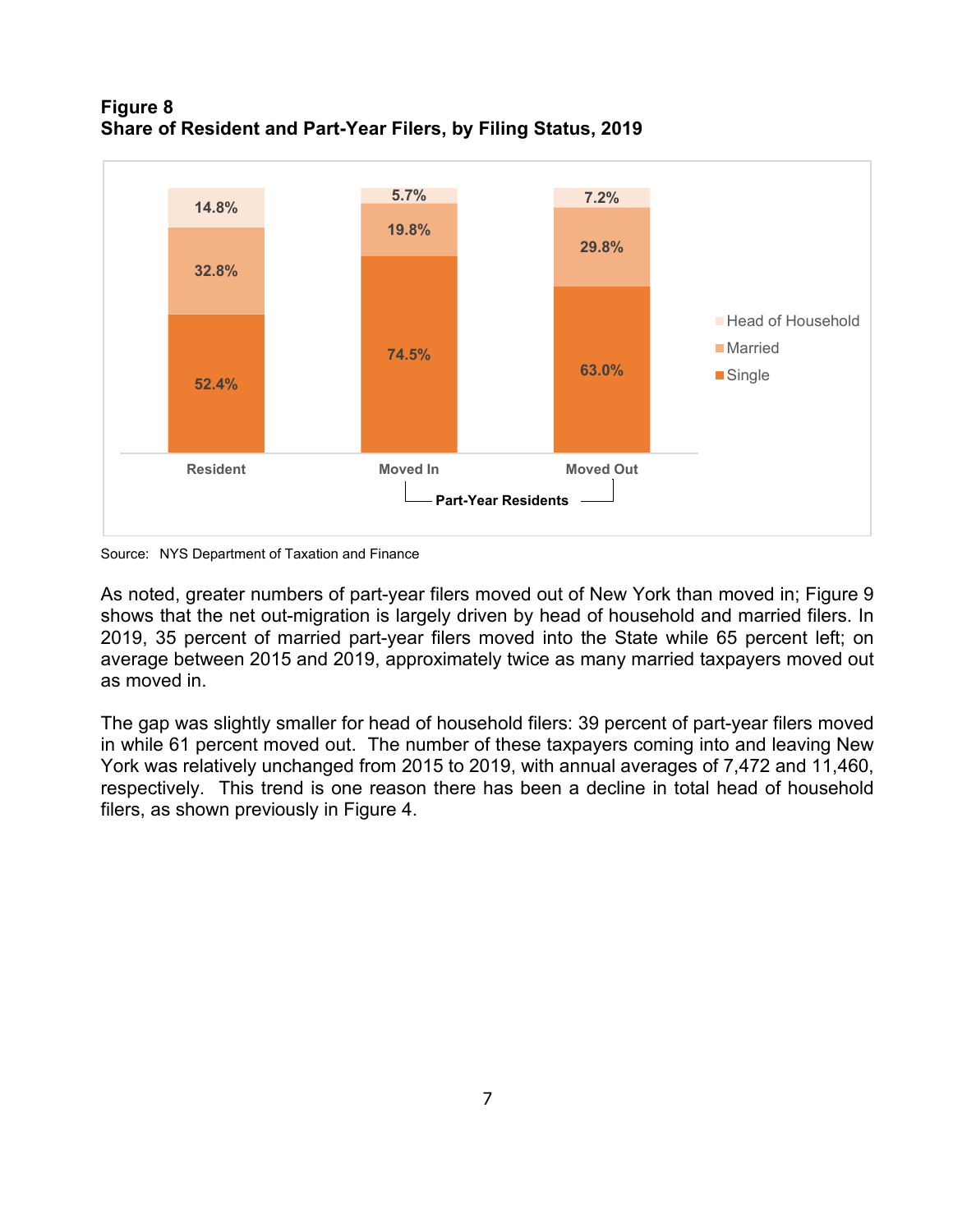#### **Figure 9 Migration Direction of Part-Year Residents, by Filing Status, 2019**



Source: NYS Department of Taxation and Finance

More part-year resident taxpayers move out than move in at every income threshold. As Figure 10 shows, at lower income levels, migration is nearly balanced between those coming into and those leaving the State, but at incomes of \$100,000 and higher, outgoing taxpayers represent more than 60 percent of total part-year resident taxpayers. For those with incomes above \$500,000, the number of part-year filers who moved out of the State in 2019 is almost double that who moved in.

#### **Figure 10 Part-Year Resident Taxpayers Moving In and Out of New York, by Income Level, 2019**



Source: NYS Department of Taxation and Finance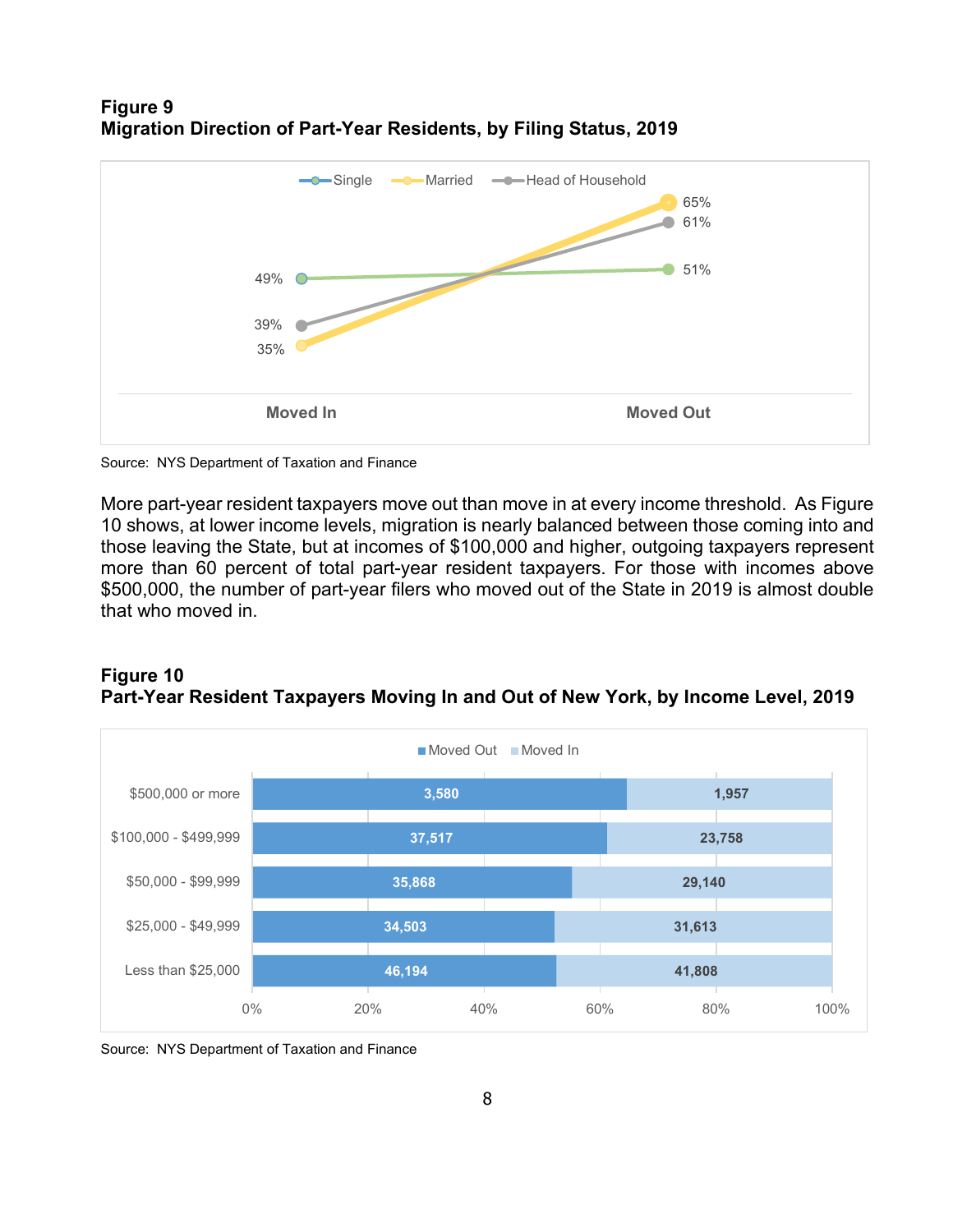Over the past five years, there has been a decline in the migration of taxpayers making less than \$25,000. In 2015, there were nearly 99,400 part-year taxpayers at this income level; by 2019, this number declined 11 percent to  $88,000$ .<sup>[6](#page-11-0)</sup> In contrast, all other income levels had more migrating taxpayers during this time period, with the largest increase for those with incomes between \$100,000 and \$500,000, a rise of 12,200 taxpayers. The greatest increase in taxpayers leaving New York was also at this income threshold: 7,100 more in 2019 than in 2015.





Note: Net migration based on part-year resident filings only. Source: NYS Department of Taxation and Finance

As shown in Figure 11, for nearly every filing status at each income level, New York had more part-year resident taxpayers leave the State than move in between 2015 and 2019. The only

<span id="page-11-0"></span><sup>&</sup>lt;sup>6</sup> While the decline occurred across all filing types, single taxpayers comprised the largest category of taxpayers at this income level, accounting for two-thirds of the decrease.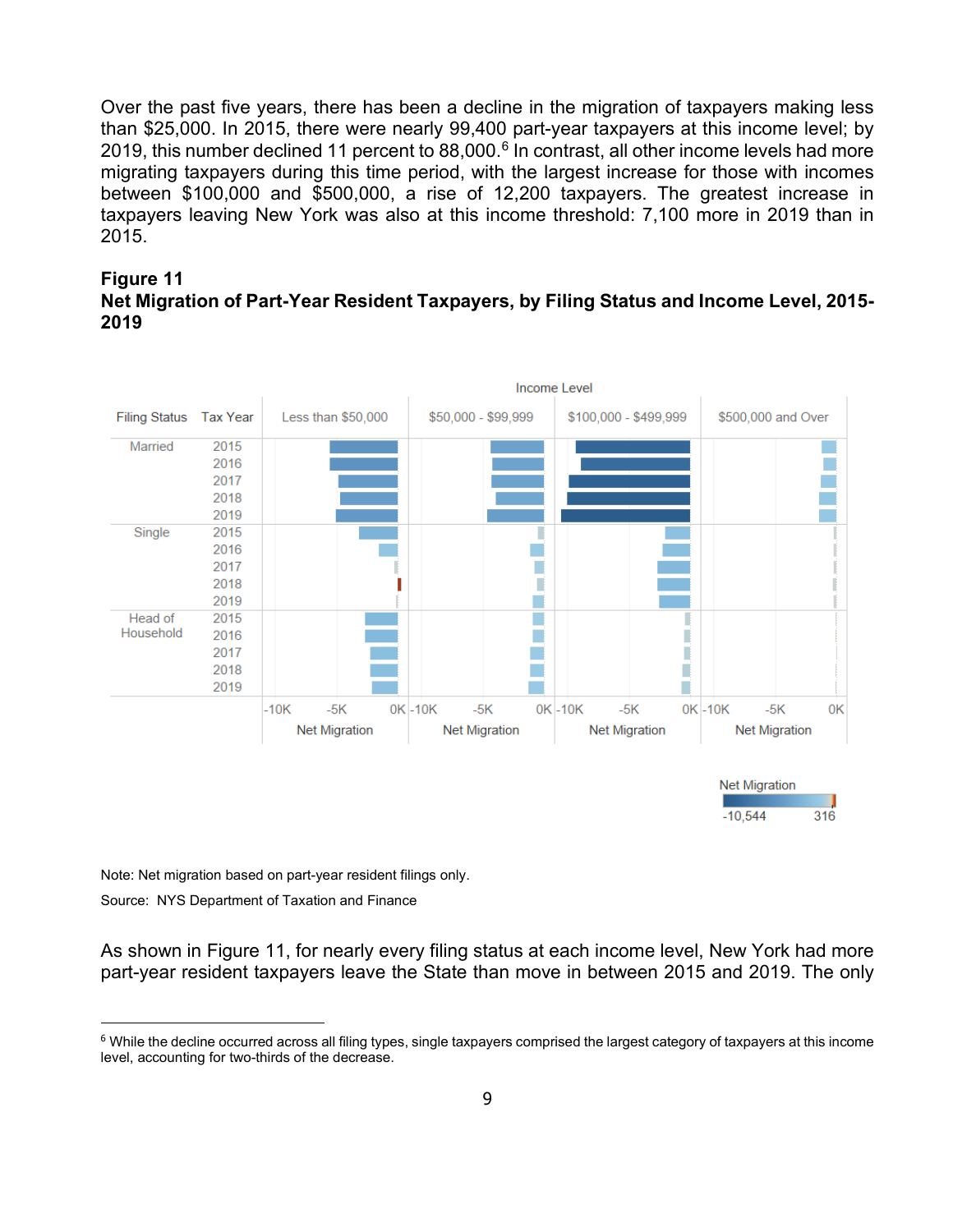exception was a net gain of 316 single taxpayers with incomes less than \$50,000 in 2018.<sup>[7](#page-12-0)</sup> From 2015 to 2019, the net annual gain of taxpayers in this group ranged from a low of 60 in 2015 to a high of 1,060 in 2018.

From 2015 through 2019, the net number of married taxpayers moving out was nearly five times that of single filers, an average of 20,405 annually. Including heads of household, the net number for families increased to six times that of single taxpayers.

This disparity is most noticeable in married part-year taxpayers with incomes between \$100,000 and \$500,000: nearly double the number left New York than moved in over this period. The net out-migration of these taxpayers has also increased from a net loss of 9,334 to 10,544.

In the aggregate, the net out-migration equates to nearly 3 in every 1,000 resident taxpayers leaving the State annually over the five-year period (see Figure 12). This rate doubles for married taxpayers, with over 6 of every 1,000 departing.





Source: NYS Department of Taxation and Finance, OSC calculations

<span id="page-12-0"></span> $7$  A closer examination of single part-year taxpayers within this income level shows that, while there was an annual net loss of taxpayers with incomes less than \$25,000 for this time period, these losses were partially offset by a net gain in taxpayers with incomes between \$25,000 and \$50,000. See Appendix A.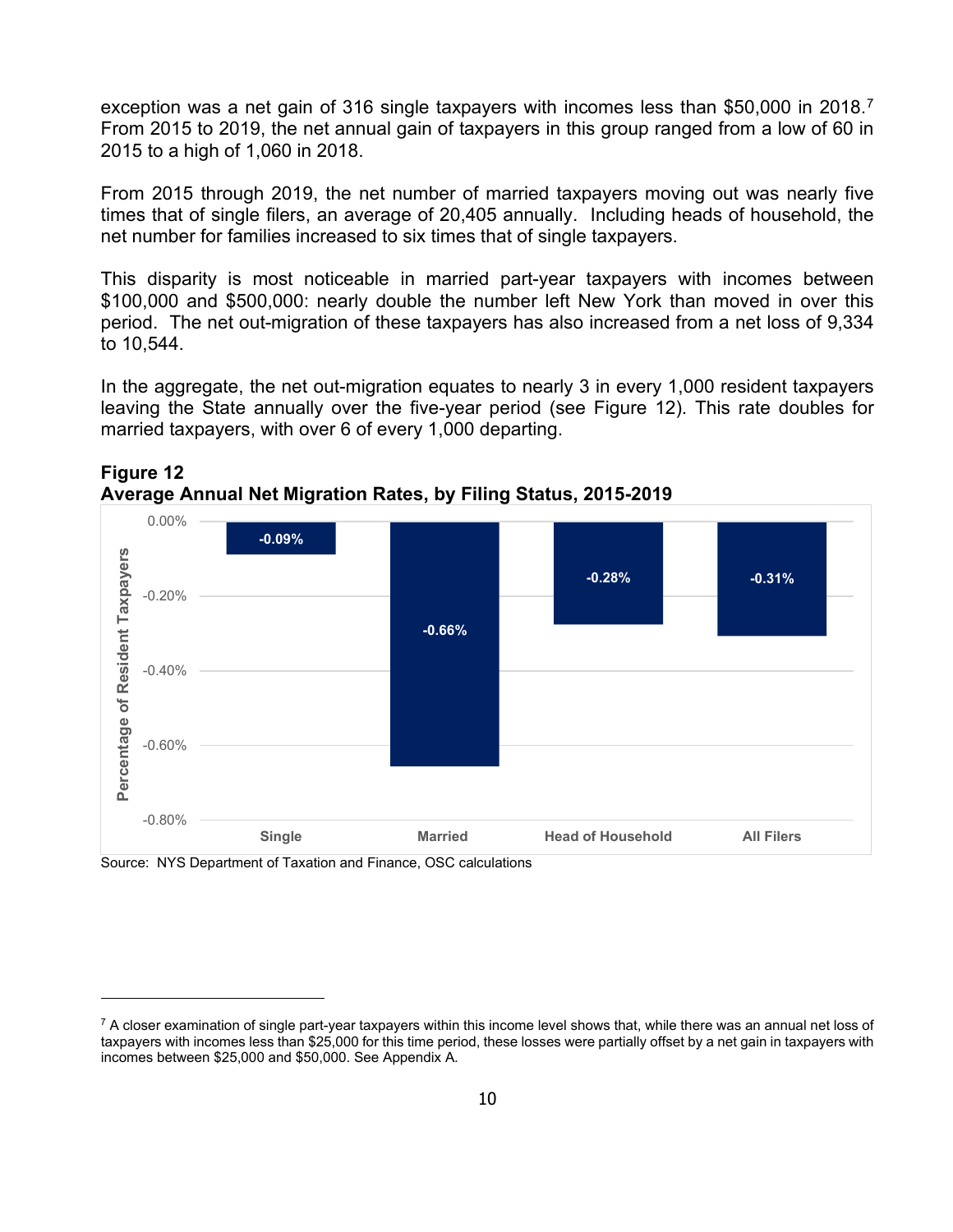Net out-migration rates increase at higher income levels. For all taxpayers with incomes over \$100,000, 9 out of 1,000 resident taxpayers, on average, moved out of New York; the rate for married taxpayers with incomes over \$500,000 was higher, 17 out of every 1,000. [8](#page-13-0)

<span id="page-13-0"></span><sup>8</sup> See Appendix B.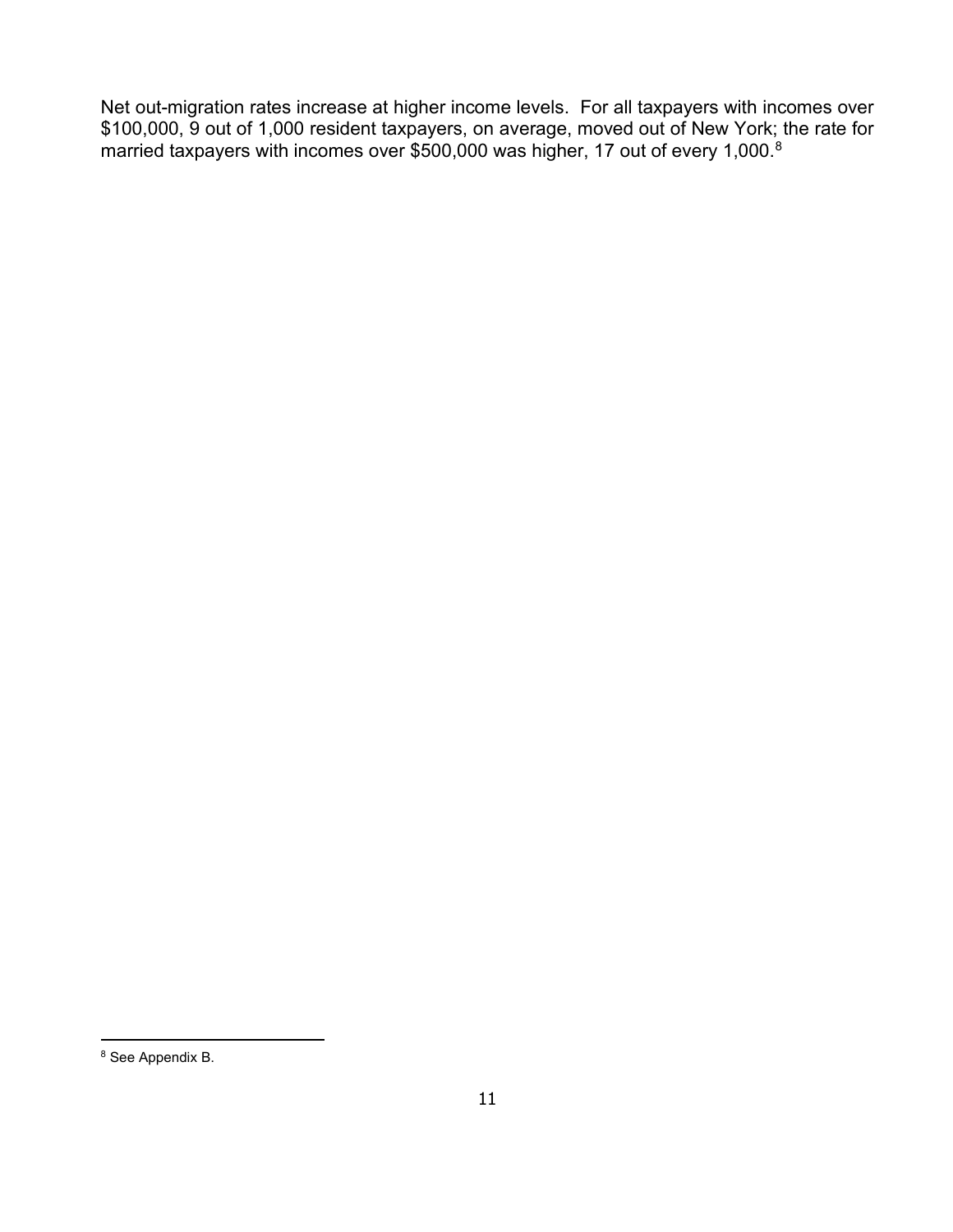# <span id="page-14-0"></span>III. Impact on Composition of PIT Taxpayers

With a larger number of taxpayers moving out of New York than moving in from 2015 to 2019, some of the impact of this movement can be seen in the change in the composition of PIT filers. While a variety of circumstances can impact a taxpayer's filing status over time, more married taxpayers have left New York in recent years than single or head-of-household filers. With this larger net out-migration, over one in eight families paying the PIT were nonresidents in 2019, higher than in 2015 (one in nine families). As shown in Figure 13, of all nonresident taxpayers, 55 percent are married filers, a much larger share than that of resident taxpayers (33 percent).







As noted earlier, the rate of growth among nonresident taxpayers exceeded that of resident taxpayers, at 13.6 percent compared to 3 percent. While some part-year resident taxpayers who leave the State still receive income from New York entities (for example, a person may move to Massachusetts but still have a job in New York), most exit the tax base entirely. In 2019, of the more than 157,000 part-year resident taxpayers that moved out of New York, nearly 46,000 retained New York source income after they left, potentially transitioning to nonresident personal income taxpayers in 2020. However, the portion of nonresident filers' income that is captured is relatively small; New York taxes were imposed on an average of 20.6 percent of these taxpayers' total income in 2019.

In addition, as shown in Figure 14, at higher income levels, the share of nonresident taxpayers as a percentage of total taxpayers increases, with nearly half of all taxpayers with incomes of \$1 million or more being nonresidents. For every resident taxpayer at these higher income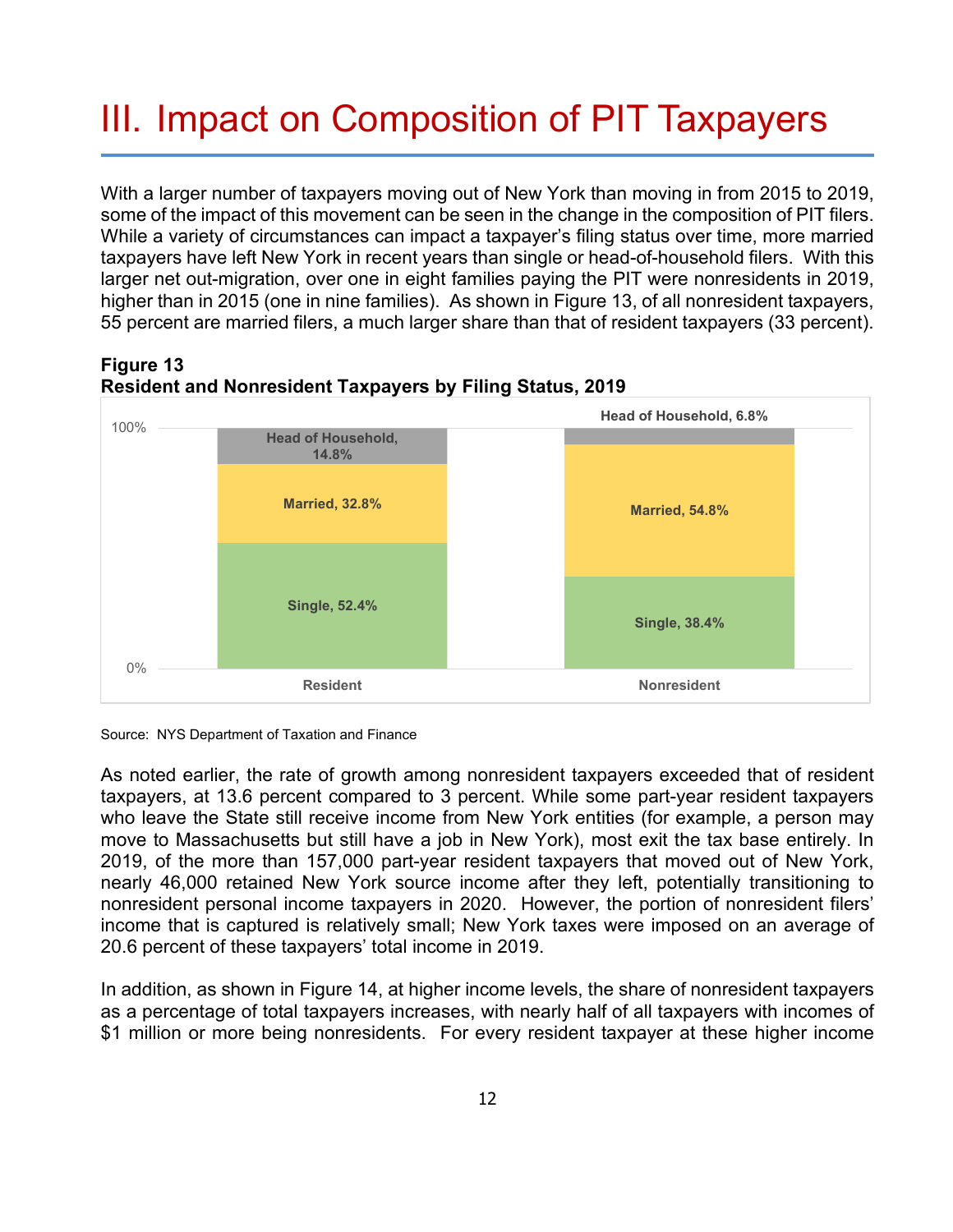levels who becomes a nonresident, the State loses the tax revenue on a large portion of their income, potentially constraining PIT growth.



**Figure 14 Personal Income Taxpayers, by Resident Status and Income Level, 2019**

Source: NYS Department of Taxation and Finance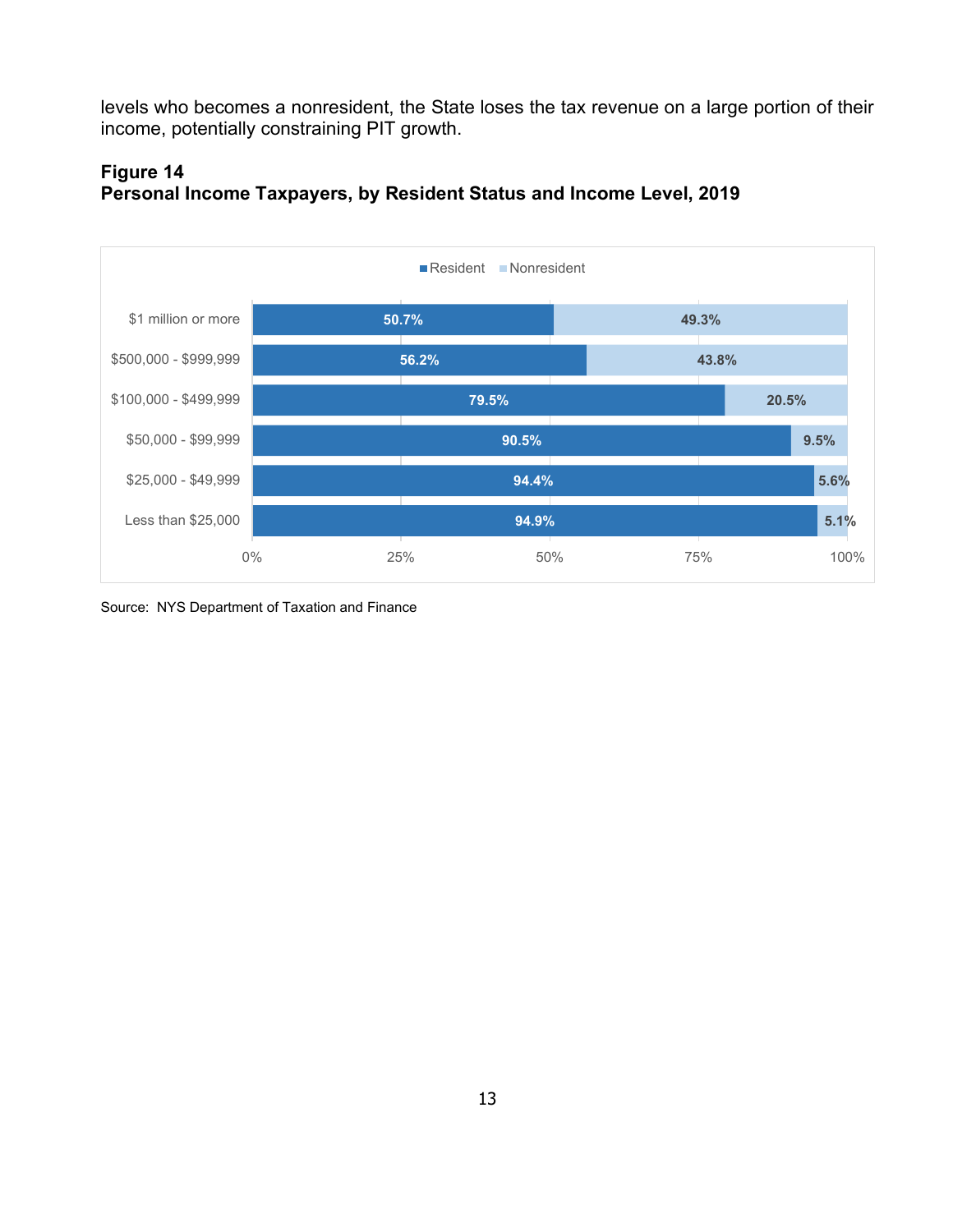## <span id="page-16-0"></span>IV. Conclusion

While part-year resident taxpayers accounted for less than 3 percent of New York's personal income taxpayers in 2019, the net movements of these taxpayers can have an impact on collections over time as they transition to either full-time residents or nonresidents of the State or cease to pay State taxes entirely. For example, in 2019, 71 percent of the taxpayers moving out of New York took all of their income with them; the net outflow of taxpayers resulting in \$120 million in foregone revenues that year. On a full year basis, this revenue loss grows to nearly \$360 million.

Looking ahead, policy makers can utilize this data as a resource for evaluating the impacts of changing economic conditions and State policy actions. The Office of the State Comptroller will update such information in subsequent years as new tax data become available.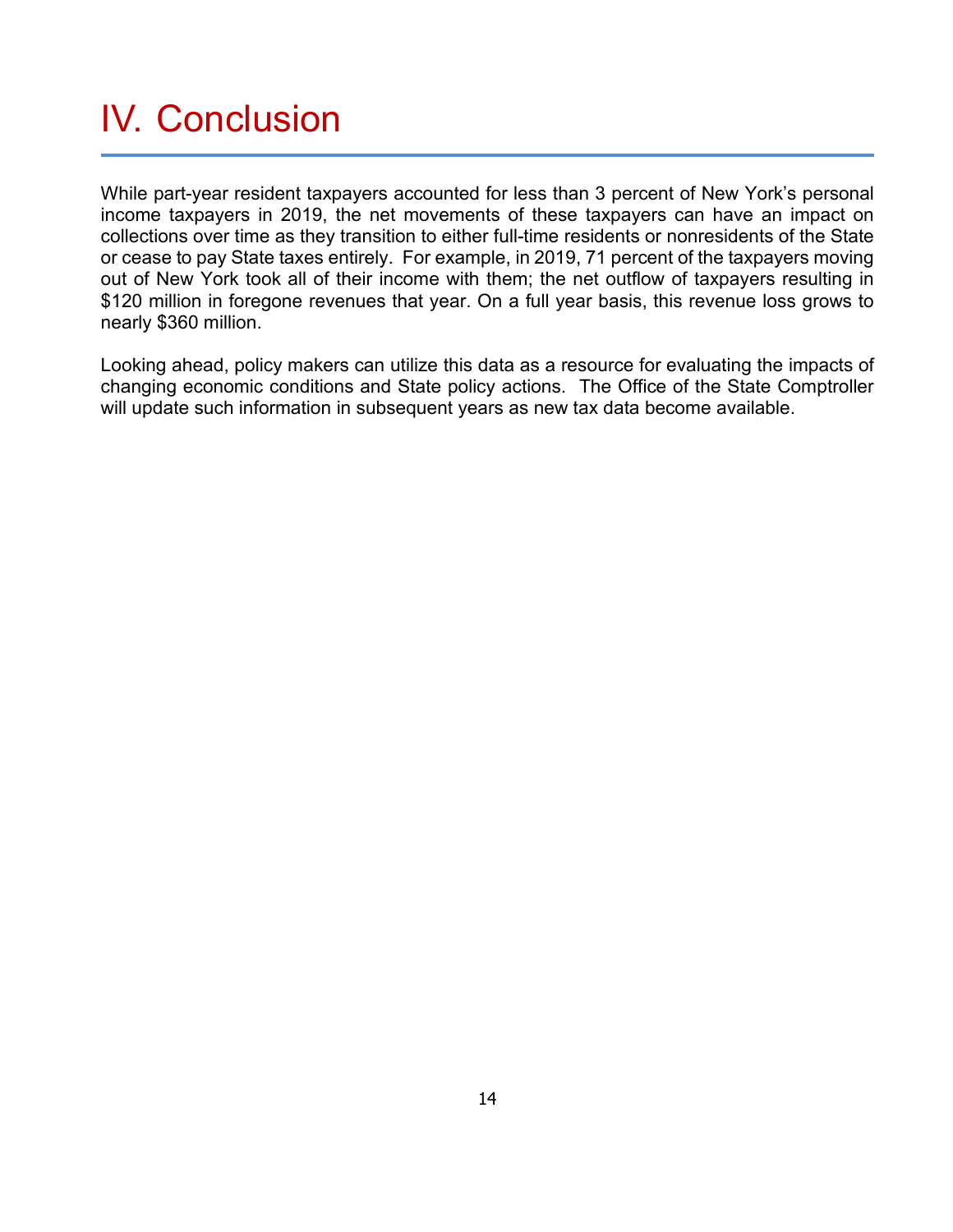### <span id="page-17-0"></span>Appendix A Part-Year Resident Taxpayers by Filing Status and Adjusted Gross Income

#### **Tax Years 2015 through 2019**

|                 |                           |           |                     |           | <b>MARRIED</b>      |           |                       |           |                   |           |
|-----------------|---------------------------|-----------|---------------------|-----------|---------------------|-----------|-----------------------|-----------|-------------------|-----------|
| <b>Tax Year</b> | <b>Less than \$25,000</b> |           | \$25,000 - \$49,999 |           | \$50,000 - \$99,999 |           | \$100.000 - \$499.999 |           | \$500,000 or more |           |
|                 | Moved In                  | Moved Out | Moved In            | Moved Out | Moved In            | Moved Out | Moved In              | Moved Out | Moved In          | Moved Out |
| 2015            | 4.909                     | 7.796     | 4.391               | 7.023     | 6.942               | 11.278    | 9.932                 | 19.266    | 1.107             | 2.274     |
| 2016            | 4.763                     | 7.656     | 4.378               | 7.054     | 6.721               | 10.937    | 10.242                | 19.156    | 1.155             | 2.224     |
| 2017            | 4.660                     | 7.184     | 4.486               | 6.775     | 6.792               | 11.057    | 10.280                | 20.204    | 1.237             | 2.517     |
| 2018            | 4.007                     | 6.363     | 4.085               | 6.408     | 6.456               | 10.365    | 10.836                | 20.879    | 1,371             | 2.777     |
| 2019            | 3.772                     | 6,330     | 3.856               | 6,341     | 5.837               | 10,430    | 10.528                | 21.072    | 1.423             | 2,824     |

| <b>SINGLE</b>   |                           |           |                     |           |                     |           |                       |           |                   |           |
|-----------------|---------------------------|-----------|---------------------|-----------|---------------------|-----------|-----------------------|-----------|-------------------|-----------|
| <b>Tax Year</b> | <b>Less than \$25,000</b> |           | \$25,000 - \$49,999 |           | \$50,000 - \$99,999 |           | \$100.000 - \$499.999 |           | \$500,000 or more |           |
|                 | Moved In                  | Moved Out | Moved In            | Moved Out | Moved In            | Moved Out | Moved In              | Moved Out | Moved In          | Moved Out |
| 2015            | 37.273                    | 40.467    | 23.772              | 23.712    | 18.156              | 18.616    | 8.171                 | 10.168    | 305               | 529       |
| 2016            | 37.248                    | 39.250    | 24.089              | 23,622    | 18.331              | 19.424    | 8.559                 | 10.784    | 342               | 502       |
| 2017            | 37.400                    | 38.281    | 24.873              | 24.246    | 19.783              | 20.543    | 9.707                 | 12.350    | 378               | 589       |
| 2018            | 34.872                    | 35.619    | 25.321              | 24,258    | 21.173              | 21.699    | 11.261                | 13.891    | 402               | 652       |
| 2019            | 34.732                    | 35.796    | 25.828              | 24,890    | 21.997              | 22.895    | 12,488                | 15.036    | 487               | 683       |

|                 | <b>HEAD OF HOUSEHOLD</b>  |           |                     |           |                     |           |                       |           |                   |           |  |
|-----------------|---------------------------|-----------|---------------------|-----------|---------------------|-----------|-----------------------|-----------|-------------------|-----------|--|
| <b>Tax Year</b> | <b>Less than \$25,000</b> |           | \$25,000 - \$49,999 |           | \$50,000 - \$99,999 |           | \$100.000 - \$499.999 |           | \$500,000 or more |           |  |
|                 | Moved In                  | Moved Out | Moved In            | Moved Out | Moved In            | Moved Out | Moved In              | Moved Out | Moved In          | Moved Out |  |
| 2015            | 3.704                     | 5.237     | 1.679               | 2.822     | 1,083               | .986      | 558                   | 986       | 41                | 64        |  |
| 2016            | 3.859                     | 5.298     | 1.757               | 2.993     | 1.125               | 2.054     | 585                   | 1.063     | 50                | 72        |  |
| 2017            | 4.201                     | 5,151     | 0.880               | 3.145     | 1.215               | 2,297     | 640                   | 1.148     | 56                | 73        |  |
| 2018            | 3.543                     | 4.472     | 1.971               | 3.262     | 1.305               | 2.399     | 734                   | 1.320     | 44                | 93        |  |
| 2019            | 3.304                     | 4.068     | 1.929               | 3,272     | 1.306               | 2.543     | 742                   | 1.409     | 47                | 73        |  |

Source: NYS Department of Taxation and Finance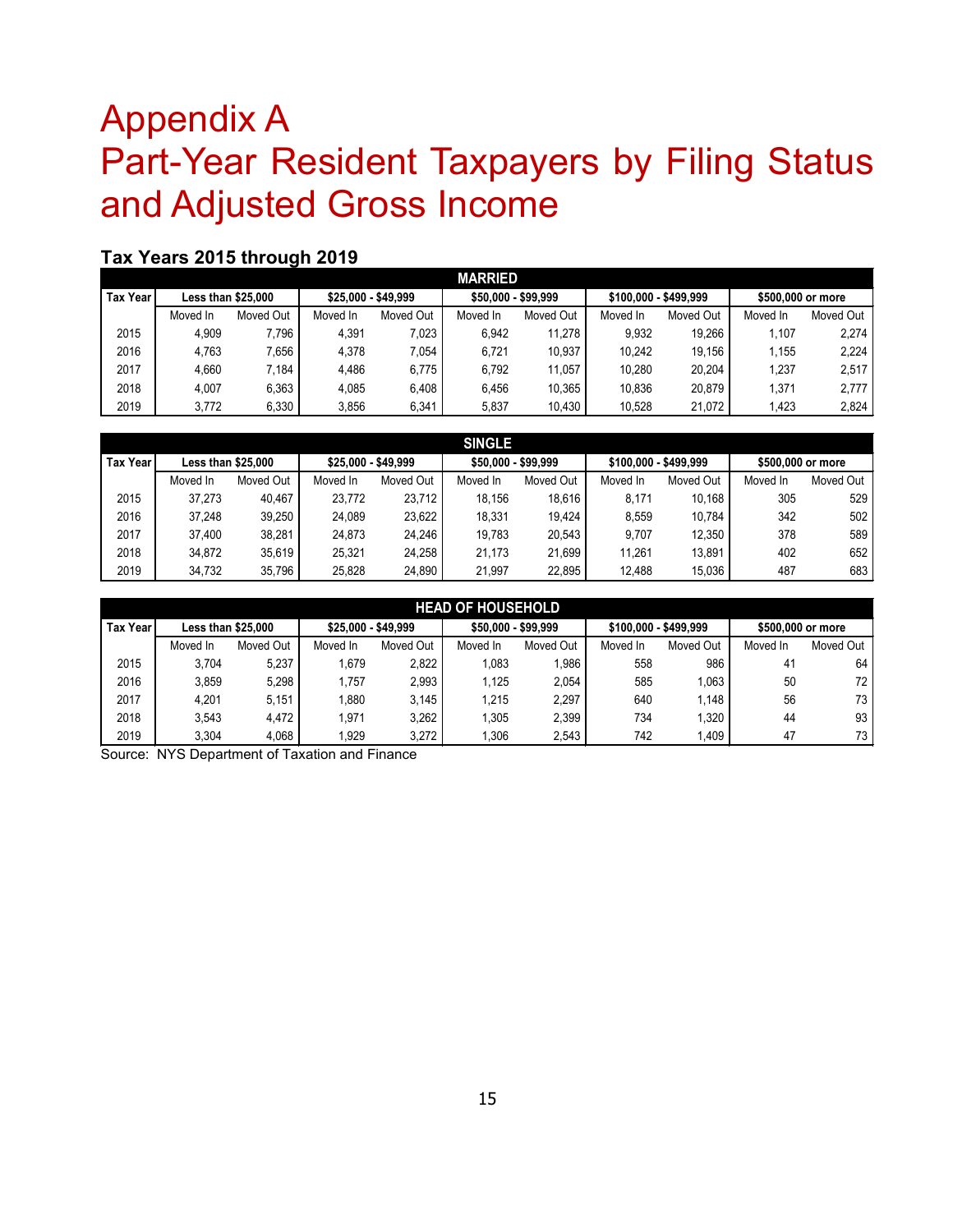### <span id="page-18-0"></span>Appendix B Net Migration of Part-Year Resident Taxpayers by Filing Status and Adjusted Gross Income

|          | .                         |           |                     |           |                      |           |                       |           |                      |           |  |  |
|----------|---------------------------|-----------|---------------------|-----------|----------------------|-----------|-----------------------|-----------|----------------------|-----------|--|--|
|          | <b>MARRIED</b>            |           |                     |           |                      |           |                       |           |                      |           |  |  |
| Tax Year | <b>Less than \$25,000</b> |           | \$25,000 - \$49,999 |           | \$50,000 - \$99,999  |           | \$100.000 - \$499.999 |           | \$500,000 or more    |           |  |  |
|          |                           | Migration |                     | Migration |                      | Migration |                       | Migration |                      | Migration |  |  |
|          | Net Migration             | Rate      | Net Migration       | Rate      | <b>Net Migration</b> | Rate      | <b>Net Migration</b>  | Rate      | <b>Net Migration</b> | Rate      |  |  |
| 2015     | (2,887)                   | $-0.4%$   | (2,632)             | $-0.5%$   | (4,336)              | $-0.6%$   | (9, 334)              | $-1.0%$   | (1, 167)             | $-1.2%$   |  |  |
| 2016     | (2,893)                   | $-0.4%$   | (2,676)             | $-0.5%$   | (4,216)              | $-0.6%$   | (8,914)               | $-0.9%$   | (1,069)              | $-1.1%$   |  |  |
| 2017     | (2,524)                   | $-0.3%$   | (2, 289)            | $-0.5%$   | (4,265)              | $-0.6%$   | (9,924)               | $-1.0%$   | (1,280)              | $-1.2%$   |  |  |
| 2018     | (2,356)                   | $-0.3%$   | (2,323)             | $-0.5%$   | (3,909)              | $-0.5%$   | (10,043)              | $-0.9%$   | (1,406)              | $-1.2%$   |  |  |
| 2019     | (2,558)                   | $-0.4%$   | (2,485)             | $-0.5%$   | (4, 593)             | $-0.6%$   | (10,544)              | $-1.0%$   | (1,401)              | $-1.2%$   |  |  |

### **Number and Rates, Tax Years 2015 through 2019**

| <b>SINGLE</b>   |                           |           |                      |                  |                      |           |                       |                  |                      |           |
|-----------------|---------------------------|-----------|----------------------|------------------|----------------------|-----------|-----------------------|------------------|----------------------|-----------|
| <b>Tax Year</b> | <b>Less than \$25,000</b> |           | \$25,000 - \$49,999  |                  | \$50.000 - \$99.999  |           | \$100.000 - \$499.999 |                  | \$500,000 or more    |           |
|                 |                           | Migration |                      | <b>Migration</b> |                      | Migration |                       | <b>Migration</b> |                      | Migration |
|                 | <b>Net Migration</b>      | Rate      | <b>Net Migration</b> | Rate             | <b>Net Migration</b> | Rate      | <b>Net Migration</b>  | Rate             | <b>Net Migration</b> | Rate      |
| 2015            | (3, 194)                  | $-0.1%$   | 60                   | $0.0\%$          | (460)                | $-0.1%$   | (1,997)               | $-0.7%$          | (224)                | $-1.3%$   |
| 2016            | (2,002)                   | $-0.1%$   | 467                  | $0.0\%$          | (1,093)              | $-0.1%$   | (2, 225)              | $-0.7%$          | (160)                | $-1.0%$   |
| 2017            | (881)                     | 0.0%      | 627                  | 0.1%             | (760)                | $-0.1%$   | (2,643)               | $-0.8%$          | (211)                | $-1.1%$   |
| 2018            | (747)                     | 0.0%      | 1,063                | 0.1%             | (526)                | $-0.1%$   | (2,630)               | $-0.7%$          | (250)                | $-1.2%$   |
| 2019            | (1.064)                   | $0.0\%$   | 938                  | 0.1%             | (898)                | $-0.1%$   | (2,548)               | $-0.6%$          | (196)                | $-0.9%$   |

| <b>HEAD OF HOUSEHOLD</b> |                           |           |                      |           |                      |                  |                       |           |               |                   |  |
|--------------------------|---------------------------|-----------|----------------------|-----------|----------------------|------------------|-----------------------|-----------|---------------|-------------------|--|
| <b>Tax Year</b>          | <b>Less than \$25,000</b> |           | \$25,000 - \$49,999  |           | \$50.000 - \$99.999  |                  | \$100.000 - \$499.999 |           |               | \$500,000 or more |  |
|                          |                           | Migration |                      | Migration |                      | <b>Migration</b> |                       | Migration |               | Migration         |  |
|                          | <b>Net Migration</b>      | Rate      | <b>Net Migration</b> | Rate      | <b>Net Migration</b> | Rate             | <b>Net Migration</b>  | Rate      | Net Migration | Rate              |  |
| 2015                     | (1,533)                   | $-0.2%$   | (1, 143)             | $-0.3%$   | (903)                | $-0.3%$          | (428)                 | $-0.5%$   | (23)          | $-0.7%$           |  |
| 2016                     | (1, 439)                  | $-0.2%$   | (1,236)              | $-0.3%$   | (929)                | $-0.3%$          | (478)                 | $-0.6%$   | (22)          | $-0.7%$           |  |
| 2017                     | (950)                     | $-0.2%$   | (1, 265)             | $-0.3%$   | (1,082)              | $-0.4%$          | (508)                 | $-0.5%$   | (17)          | $-0.5%$           |  |
| 2018                     | (929)                     | $-0.2%$   | (1, 291)             | $-0.3%$   | (1,094)              | $-0.3%$          | (586)                 | $-0.5%$   | (49)          | $-1.3%$           |  |
| 2019                     | (764)                     | $-0.2%$   | (1, 343)             | $-0.3%$   | (1,237)              | $-0.4%$          | (667)                 | $-0.6%$   | (26)          | $-0.7%$           |  |

Note: Negative numbers denote a net out-migration of part-year taxpayers. Migration rates are calculated as the migration of part-year taxpayers relative to total resident taxpayers at each filing status and income level. Source: NYS Department of Taxation and Finance, OSC calculations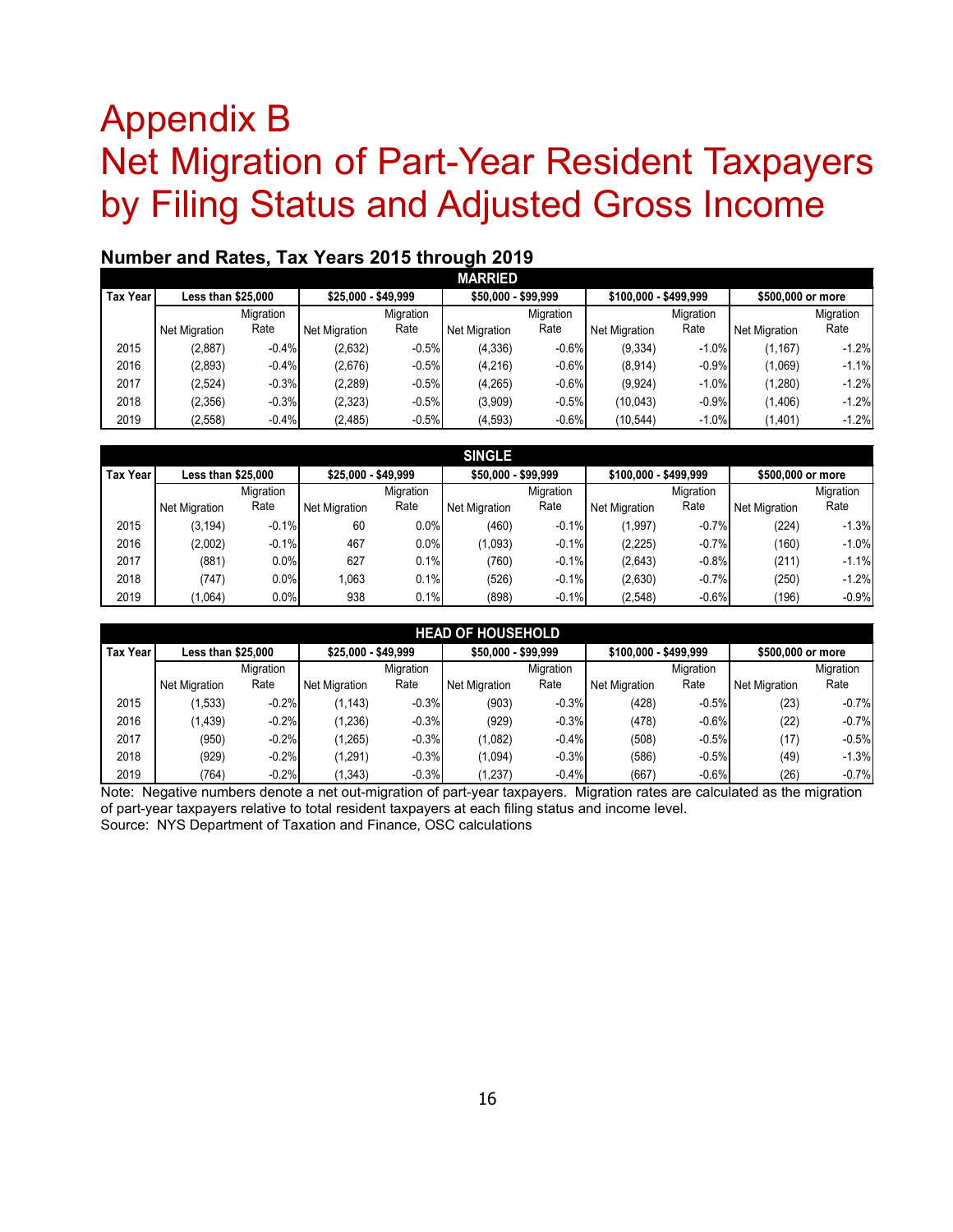## <span id="page-19-0"></span>Appendix C Resident Taxpayers by Filing Status and Adjusted Gross Income

#### **Tax Years 2015 through 2019**

|                 | <b>SINGLE</b>      |                     |                          |                       |                   |  |  |  |  |  |  |  |
|-----------------|--------------------|---------------------|--------------------------|-----------------------|-------------------|--|--|--|--|--|--|--|
| <b>Tax Year</b> | Less than \$25,000 | \$25,000 - \$49,999 | \$50,000 - \$99,999      | \$100,000 - \$499,999 | \$500,000 or more |  |  |  |  |  |  |  |
| 2015            | 2,578,389          | 1,002,819           | 748,796                  | 293,538               | 17,076            |  |  |  |  |  |  |  |
| 2016            | 2,545,889          | 1,031,969           | 781,188                  | 304,688               | 16,601            |  |  |  |  |  |  |  |
| 2017            | 2,523,593          | 1,061,347           | 826,653                  | 340,107               | 18,600            |  |  |  |  |  |  |  |
| 2018            | 2,460,380          | 1,111,497           | 874,262                  | 372,659               | 20,205            |  |  |  |  |  |  |  |
| 2019            | 2,430,370          | 1,180,702           | 935,079                  | 404,298               | 20,740            |  |  |  |  |  |  |  |
|                 |                    |                     |                          |                       |                   |  |  |  |  |  |  |  |
|                 |                    |                     | <b>MARRIED</b>           |                       |                   |  |  |  |  |  |  |  |
| Tax Year        | Less than \$25,000 | \$25,000 - \$49,999 | \$50,000 - \$99,999      | \$100,000 - \$499,999 | \$500,000 or more |  |  |  |  |  |  |  |
| 2015            | 772,804            | 496,726             | 747,611                  | 976,473               | 97,583            |  |  |  |  |  |  |  |
| 2016            | 771,448            | 497,559             | 741,602                  | 990,419               | 98,419            |  |  |  |  |  |  |  |
| 2017            | 746,064            | 501,303             | 734,647                  | 1,028,952             | 107,255           |  |  |  |  |  |  |  |
| 2018            | 706,968            | 505,890             | 731,180                  | 1,065,805             | 115,408           |  |  |  |  |  |  |  |
| 2019            | 677,550            | 502,494             | 724,014                  | 1,092,534             | 118,967           |  |  |  |  |  |  |  |
|                 |                    |                     |                          |                       |                   |  |  |  |  |  |  |  |
|                 |                    |                     | <b>HEAD OF HOUSEHOLD</b> |                       |                   |  |  |  |  |  |  |  |
| <b>Tax Year</b> | Less than \$25,000 | \$25,000 - \$49,999 | \$50,000 - \$99,999      | \$100,000 - \$499,999 | \$500,000 or more |  |  |  |  |  |  |  |
| 2015            | 653,307            | 451,399             | 288,386                  | 83,475                | 3,089             |  |  |  |  |  |  |  |
| 2016            | 614,437            | 453,945             | 294,672                  | 85,426                | 3,073             |  |  |  |  |  |  |  |
| 2017            | 588,491            | 458,403             | 305,426                  | 96,515                | 3,399             |  |  |  |  |  |  |  |
| 2018            | 523,369            | 477,195             | 324,018                  | 107,762               | 3,676             |  |  |  |  |  |  |  |
| 2019            | 450,247            | 493,337             | 343,043                  | 116,334               | 3,721             |  |  |  |  |  |  |  |

Source: NYS Department of Taxation and Finance, OSC calculations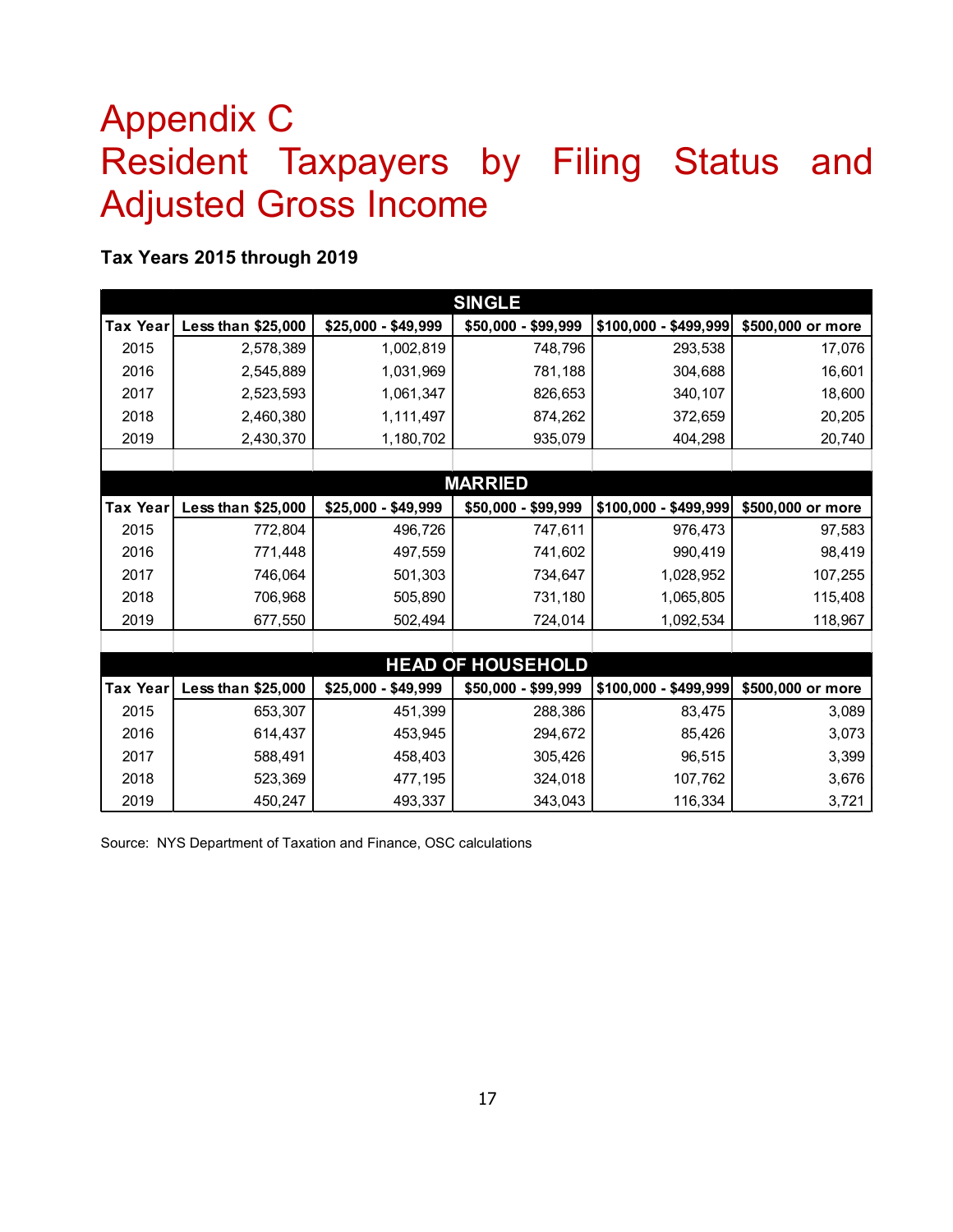### <span id="page-20-0"></span>Appendix D Nonresident Taxpayers by Filing Status and Adjusted Gross Income

#### **Tax Years 2015 through 2019**

|                 | <b>SINGLE</b>      |                     |                          |                       |                   |  |  |  |  |  |  |  |
|-----------------|--------------------|---------------------|--------------------------|-----------------------|-------------------|--|--|--|--|--|--|--|
| <b>Tax Year</b> | Less than \$25,000 | \$25,000 - \$49,999 | \$50,000 - \$99,999      | \$100,000 - \$499,999 | \$500,000 or more |  |  |  |  |  |  |  |
| 2015            | 128.846            | 71,340              | 85,736                   | 58,046                | 10,865            |  |  |  |  |  |  |  |
| 2016            | 136,989            | 73,681              | 90,442                   | 61,569                | 10,669            |  |  |  |  |  |  |  |
| 2017            | 132,472            | 74,692              | 95,151                   | 67,476                | 12,056            |  |  |  |  |  |  |  |
| 2018            | 132,917            | 76,733              | 100,320                  | 74,768                | 13,333            |  |  |  |  |  |  |  |
| 2019            | 136,999            | 78,033              | 105,381                  | 81,068                | 13,980            |  |  |  |  |  |  |  |
|                 |                    |                     |                          |                       |                   |  |  |  |  |  |  |  |
|                 |                    |                     | <b>MARRIED</b>           |                       |                   |  |  |  |  |  |  |  |
| <b>Tax Year</b> | Less than \$25,000 | \$25,000 - \$49,999 | \$50,000 - \$99,999      | \$100,000 - \$499,999 | \$500,000 or more |  |  |  |  |  |  |  |
| 2015            | 38,983             | 34,991              | 84,066                   | 280,493               | 93,398            |  |  |  |  |  |  |  |
| 2016            | 45,320             | 35,153              | 83,653                   | 289,233               | 93,778            |  |  |  |  |  |  |  |
| 2017            | 42,303             | 34,667              | 82,617                   | 297,550               | 104,412           |  |  |  |  |  |  |  |
| 2018            | 38,239             | 34,783              | 81,526                   | 308,232               | 113,430           |  |  |  |  |  |  |  |
| 2019            | 41,779             | 34,424              | 80,204                   | 315,660               | 119,570           |  |  |  |  |  |  |  |
|                 |                    |                     |                          |                       |                   |  |  |  |  |  |  |  |
|                 |                    |                     | <b>HEAD OF HOUSEHOLD</b> |                       |                   |  |  |  |  |  |  |  |
| <b>Tax Year</b> | Less than \$25,000 | \$25,000 - \$49,999 | \$50,000 - \$99,999      | \$100,000 - \$499,999 | \$500,000 or more |  |  |  |  |  |  |  |
| 2015            | 11,436             | 14,496              | 21,005                   | 14,931                | 2,246             |  |  |  |  |  |  |  |
| 2016            | 11,229             | 14,420              | 21,177                   | 15,712                | 2,294             |  |  |  |  |  |  |  |
| 2017            | 11,396             | 14,603              | 22,095                   | 17,099                | 2,858             |  |  |  |  |  |  |  |
| 2018            | 10,829             | 15,193              | 22,948                   | 19,030                | 2,824             |  |  |  |  |  |  |  |
| 2019            | 10,953             | 15,609              | 23,801                   | 20,101                | 2,949             |  |  |  |  |  |  |  |

Source: NYS Department of Taxation and Finance, OSC calculations